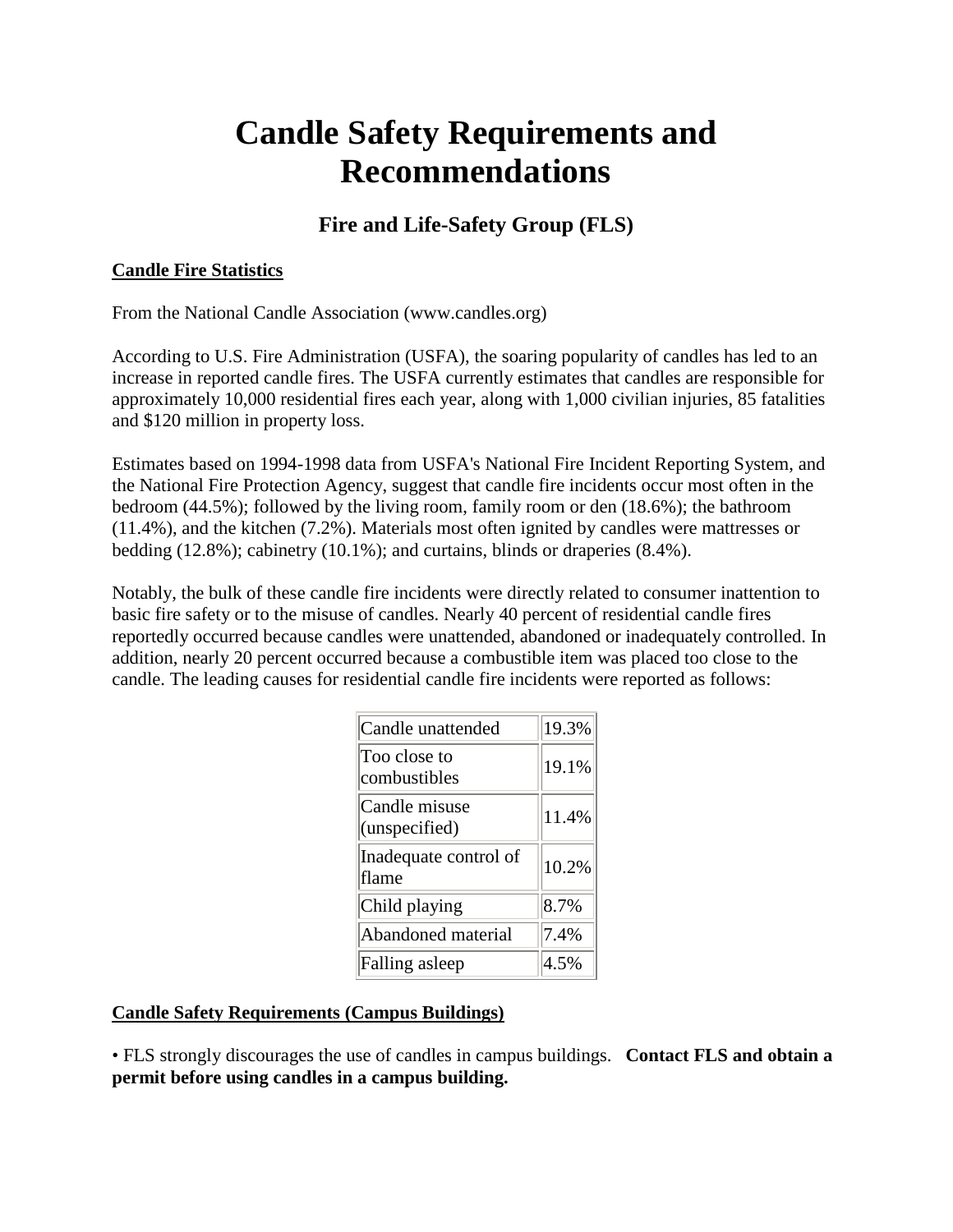• Candles are prohibited in places of assembly **unless a permit is obtained**. For additional information please refer to the link on FLS' website, which covers Open Flame Requirements for Assembly Occupancies, Conferences and Exhibits.

#### **Candle Safety Guidelines**

• Always keep a burning candle within sight. Extinguish all candles when leaving a room or before going to sleep.

• Never burn a candle on or near combustible materials. Keep burning candles away from furniture, drapes, bedding, carpets, books, paper, flammable decorations, etc.

• Keep candles out of the reach of children and pets. Do not place lighted candles where they can be knocked over by children, pets or anyone else.

• Read and carefully follow all manufacturer instructions.

• Trim candlewicks to 1/4 inch each time before burning. Long or crooked wicks cause uneven burning and dripping.

• Always use a candleholder specifically designed for candle use. The holder should be heat resistant, sturdy and large enough to contain any drips or melted wax. Be sure the candleholder is placed on a stable, heat-resistant surface.

• Keep burning candles away from drafts, vents and air currents. This will help prevent rapid, uneven burning, smoking and excessive dripping. Drafts can also blow lightweight curtains or papers into the flame where they could ignite. Additionally, ceiling and freestanding fans can cause air currents and candles should not be placed nearby.

• Keep the wax pool free of wick trimmings, matches and debris at all times.

• Do not burn a candle for longer than the manufacturer recommends.

• Always burn candles in a well-ventilated room. Fragrances and chemicals emitted by candles can be toxic.

• Extinguish the flame if it comes too close to the holder or container. For a margin of safety, discontinue burning a candle when 2 inches of wax remains (1/2 inch if in a container). This will also help prevent possible heat damage to the counter/surface and prevent glass containers from cracking or breaking.

- Do not touch or move a candle when the wax is liquid.
- Extinguish pillar candles if the wax pool approaches the outer edge.